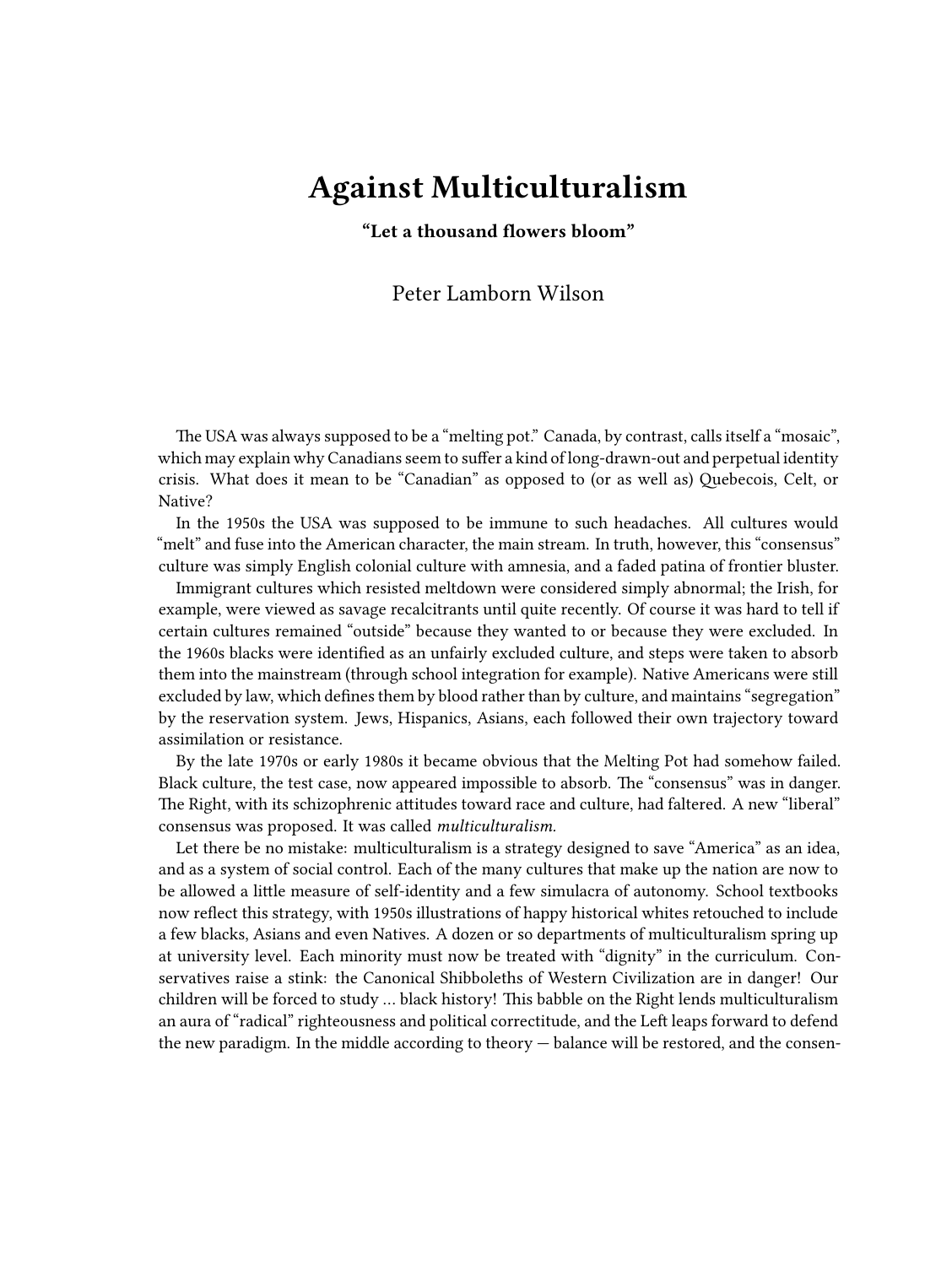sus will function again. The trouble is that the theory itself emanates neither from the Right nor Left nor Center. It emanates from the top. It's a theory of *control.*

The old textbooks depicted all ethnic/cultural particularity as a taint which could only be overcome in the great pot of conformity to the Norm. Yet the Norm was itself so clearly and simply a form of hegemonic particularism that the textbooks wore thin and eventually grew transparent. They had to  $go - I$  agree. Now we have a few texts which admit, for example, that Columbus was a mixed blessing and that Africans were not morally responsible for being slaves. This is a step forward — I agree. However, I remain interested in knowing precisely *who* has given us permission to hold such opinions — and *why*?

In the first place, it seems obvious that each of the "many" particular cultures is being measured against or assimilated to a mainstream "universal" culture. The only difference is that the mainstream now, apparently, values a bit of "diversity," and feels a bit of permissible nostalgia for colorful ethnic customs. At the heart of the discourse however, the very discourse which now defines itself as "multicultural", there remains a "solid core curriculum" made up of the same old Euro-rationalist axiomata, scientistic triumphalism, and ruling-class teleology.

This mainstream constitutes Civilization, and only on the periphery of this centrality can the *cultures* find a place. Whatever the cultures may possess which might be of use to Civilization will of course be accepted with gratitude. Each quaint little local culture has something to offer, something to be "proud" of. A museological passion inspirits the Center; everyone collects little ethnic particularities; everyone's a tourist; everyone *appropriates.*

The multicultural conversation as totalist monologue might go something like this: Yes, your little handicrafts will look good in my living room, where they'll help disguise the fact that my house was designed by  $-$  and perhaps for  $-$  a machine. Yes, your sweat-lodge ceremony will provide us with a pleasant week-end "experience". Gosh, aren't we the Masters of the Universe? Why should we put up with this bland old Anglo-American furniture when we can take *yours instead?* Aren't you grateful? And no more Imperial Colonialism either: we pay for what we take — and even what we break! Pay, pay, pay. After all, it's *only money.*

Thus multiculturalism is seen in the first place to propose both universalism and particularism at once — in effect, a totality. Every totality implies a totalitarianism, but in this case, the Whole appears in friendly face, a great theme park where every "special case" can be endlessly reproduced. Multiculturalism is the "Spectacle" of communicativeness — conviviality which it renders into *commodity form* and sells back to those who have dreamed it. In this sense multiculturalism appears as the necessary ideological reflection of the Global Market or "New World Order," the "one" world of too-Late Capitalism and the "end of History."

The "end of History" is of course code for the "end of the Social". Multiculturalism is the *decor* of the end of the Social, the metaphorical imagery of the complete atomization of the "consumer". And what will the consumer consume? *Images of culture.*

In the second place, multiculturalism is not just a false totality or unification, but also a false *separation.* The "minorities" are told in effect that no common goals or values could unite them, except of course the goals and values of the consensus. Blacks have Black Culture, for example, and are no longer required to assimilate. So long as Black Culture tacitly recognizes the centrality of the consensus  $-$  and its own peripherality  $-$  it will be allowed and even encouraged to thrive. Genuine autonomy, however, is out of the question, and so is any "class consciousness" which might cut across ethnic or "lifestyle" lines to suggest revolutionary coalitions. Each minority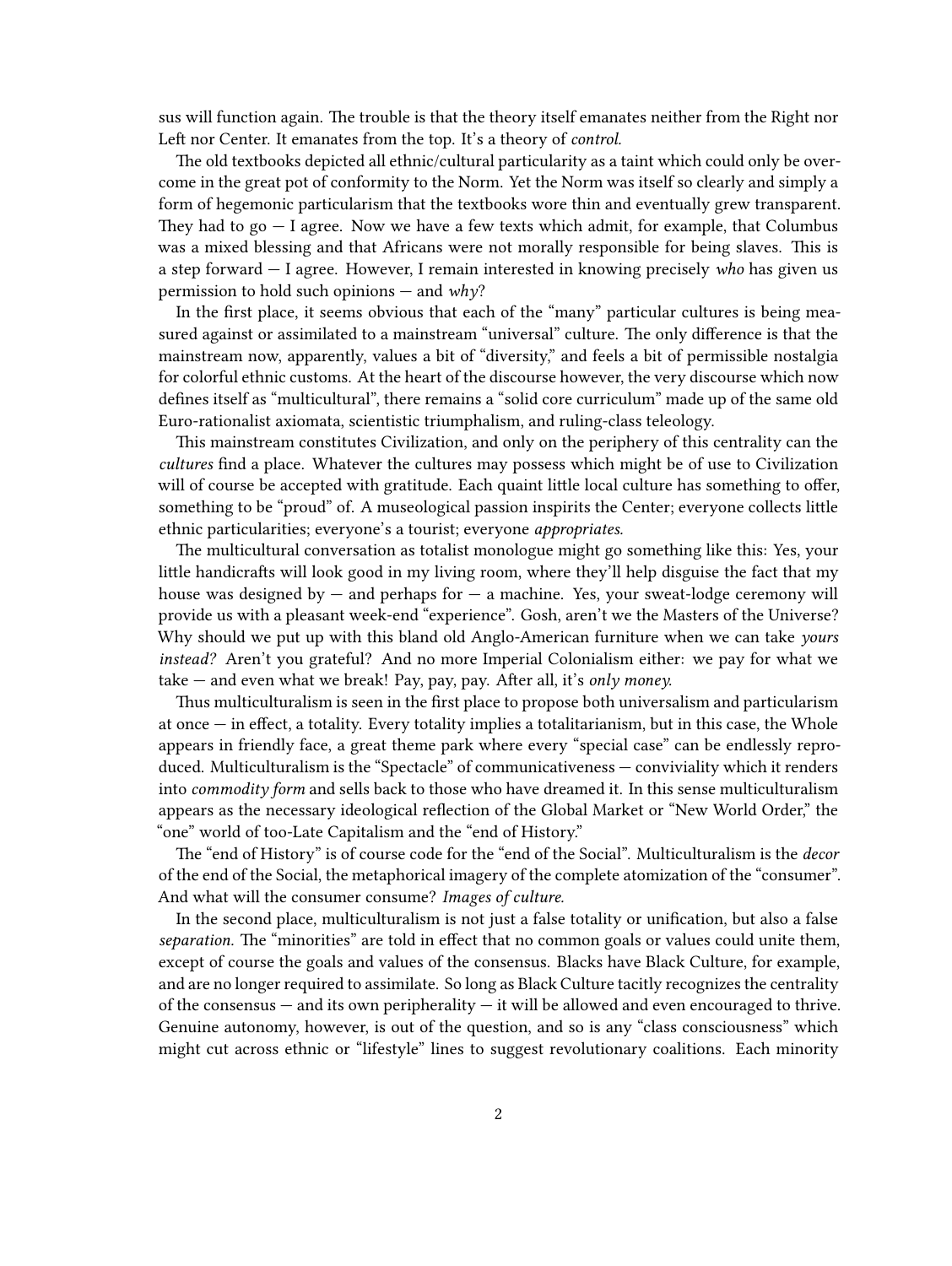contributes to the Center, but nothing is allowed to circulate on the periphery, and certainly not the power of *collectivity.*

Unlike a flower, which opens its borders to bees and breezes and flows out into life, the "consensus" draws all energy inward and absorbs it into a closed system of rigid control a death-like process which must eventually end in sterility and *hysteresis.*

Living as we do in the era of total Global order and the physical and cultural environment it secretes, it should be obvious that particularise can represent a form of resistance. The Totality has therefore undertaken to appropriate the energy of the resistance by offering a false form of particularism, empty of all creative power, as a commodified simulacrum of insurrectionary desire. In this sense multiculturalism is simply the recto of that page whose verso is "ethnic cleansing". Both sides spell disappearance for any authentic particular culture of resistance.

At the same time the Consensus secretly encourages race and even class hatred. In the mysterious absence of that "Evil Empire" which once provided an excuse for every act of violent repression and corruption carried out in "defense of Western Civilization", the Consensus must now seek out or even create its "enemies" *within itself.* Intelligence orgs fall in love with violent nationalists, separatists, and chauvinists of all kinds. In such circles, multiculturalism means: "let them tear out each others' throats, and save us the trouble". Thus every act of rebellion and violent hatred simply increases the power of the "Security State". Already we see that the Discourse of Power is running out of patience with these "darned minorities and all their P.C. blather. We offered them multiculturalism and look! Still they rebel. Criminals!"

The Left has believed so long in the "International" that it has  $-$  so far  $-$  failed to adjust to the post-1989 situation with a clear response to the "New Globalism." When the Berlin Wall fell, in the moment of freedom which opened there, a new form of internationalism rushed to fill the breach. As United States politicians crowed about how "the Cold War is over and *we won*" international Capital declared the end of all ideology. This means not only that Communism is "dead" but also that "democratic republicanism" has served its purpose and transformed itself into an empty idol. Henceforth only one force will "rule" — the rationality of money. Abstracted from all real valuation, representing nothing but itself, money is etherealized, and finally divinized. Money has "gone to Heaven" and left mere life behind.

In this situation both Right and Left will rebel — and in some cases it will be hard to tell the difference. A myriad forms *of particularism* will arise, consciously or unconsciously, to oppose the false totality and pitiful booby-prizes of multiculturalism's "New World Order". The Social has not ended, of course, no more than everyday life itself. But the Social will now involve itself with the insurrectionary potential of *difference.* In its most unconscious and deeply deluded form, this passion for *difference* will simply repeat the old and empty rhetoric of classical nationalism or racism. Hence, "ethnic cleansing" from Bosnia to California.

Against this hegemonic particularism, we might propose a more conscious and socially just form of *anti-hegemonic particularism.* It's difficult to envision the precise shape such a force might assume, but it grows easier to identify as it actually emerges. A miraculous revival of Native-American culture steals the fire of the Columbus celebrations in 1992, and sharpens the debate over cultural appropriation. In Mexico the Zapatista uprising, according to the *New York Times,* the first "post-modern rebellion", constitutes the first armed actionagainst the New Globalism — in the particularise but antihegemonic cause of the Mayans and peasants of Chiapas. I regard this as a struggle for "empirical freedoms" rather than "ideology." In a positive sense one might say that all cultural and/or social forms of particularism deserve support as long as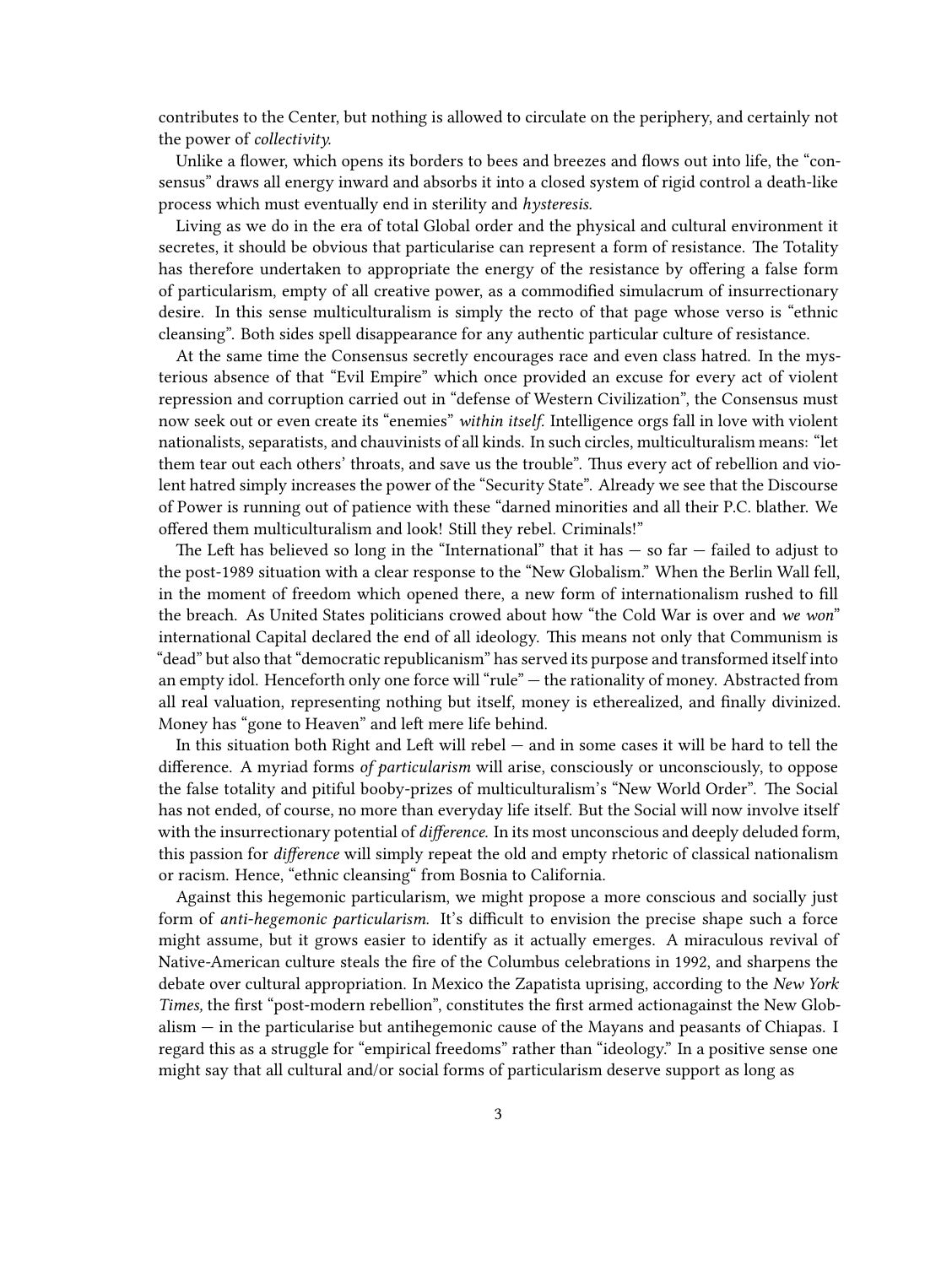they remain anti-hegemonic, and precisely to the extent that they remain so.

In this context we might even discover uses for "multiculturalism", since it may serve as a medium for the propagation of subversive memes, and the insurrectionary desire for radical difference. Such a subversive "entry into the media," however, can serve only one ultimate purpose: the utter destruction of multiculturalist neo-imperialism and its transformation into *something else.* If the secret agenda of multiculturalism demands universal separation under the aegis of a false totality, then the radical response to multiculturalism must attack not only its ersatz universality but also its invidious alienation, its false separatism. If we support true anti-hegemonic particularism, we must also support the other half of the dialectic by developing a force to penetrate all false boundaries, to restore communicativeness and conviviality across a horizontal and random web of connectivities and solidarities. This would constitute the true force of which multiculturalism is merely the empty simulacrum. It would complement anti-hegemonic particularism with a genuine reciprocity among peoples and cultures. The "economy of the Gift" would replace the economy of exchange and commodification. The Social would resume circulation on the level of experienced life" through the exercise of imagination and generosity.

In this sense the answer to the problem of "appropriation" would arise from the concept of a "universal potlach" of giving and sharing. As a test case, examine the issue of cultural appropriation of Native-American values. The original identity of tribal peoples in the "New" World was tribal, not racial. Anyone could be adopted into a tribe, as were many drop-out whites and run-away blacks. The twentieth-century renaissance of Native Culture has discovered certain spiritual universals which it wants to give and share with everyone, and it has discovered an anti-hegemonic particularism which it desires for itself. The Elders charge that too many Americans want to appropriate or commodity the latter (sweat-lodges, sun-dances, etc.) but ignore or despise the former (reverence for Nature, love of place as topocosm, etc.) . The Native tradition is not *closed,* despite the just anger and bitterness of the tribes, but demands reciprocity rather than appropriation. Let us Euro's first evolve a serious revolutionary attitude toward the restoration of wild (er) ness; then it will be appropriate for us to make the fine Alexandrian gesture of "worshipping local spirits".

The Situationists already envisioned this strategy when they coined that much-abused slogan: "think globally, act locally". Our true interests include global realities, such as "environment", but effective power can never be global without being oppressive. Top-down solutions reproduce hierarchy and alienation. Only local action for "empirical freedoms" can effect change on the level of "experienced life" without imposing categories of control. A New-age Nietzsche might have called it "the will to self-empowerment".

The poet Nathaniel Mackay calls it *cross-culturalism.* The image expresses a non-hierarchic, de-centered web of cultures, each one singular, but not alienated from other cultures. Exchange takes place as reciprocity across the permeable boundaries of this complex of autonomous, but loosely defined, *differences.* I would add a further refinement. This reciprocity will produce more than the mere sum of exchanges within the system, and this *more* will constitute a universal value in circulation among free collectivities and individuals. Hence the term *cross-cultural synergetics* might describe the precise term (or slogan) proposed as a replacement for "multiculturalism".

## **Conclusion**

The multicultural paradigm presupposes a false totality within which are subsumed a set of false particularities. These differences are represented and packaged as "lifestyle choices" and "ethnicities", commodities to appease the genuine passion for genuine difference with mere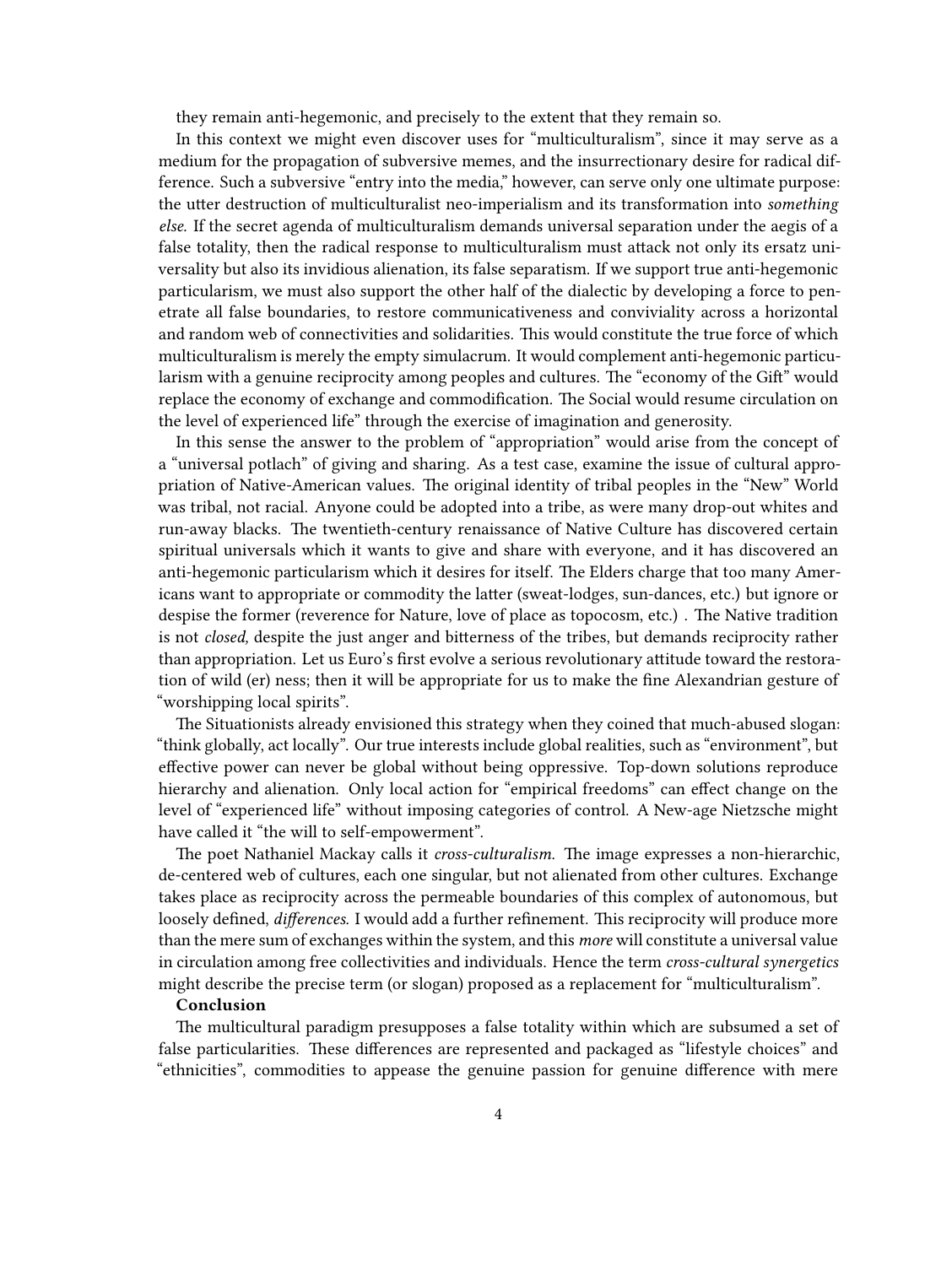"traces" and *images* of "dignity" and even of "rebellion". Against this, cross-cultural synergism proposes actual autonomy, whether for individuals or cohesions of individuals, based on radical consciousness and organic identity. In this sense, cross-culturalism can only oppose itself to "multiculturalism", either through a strategy of subversion, or through open assault. Either way, "multiculturalism" must be destroyed.